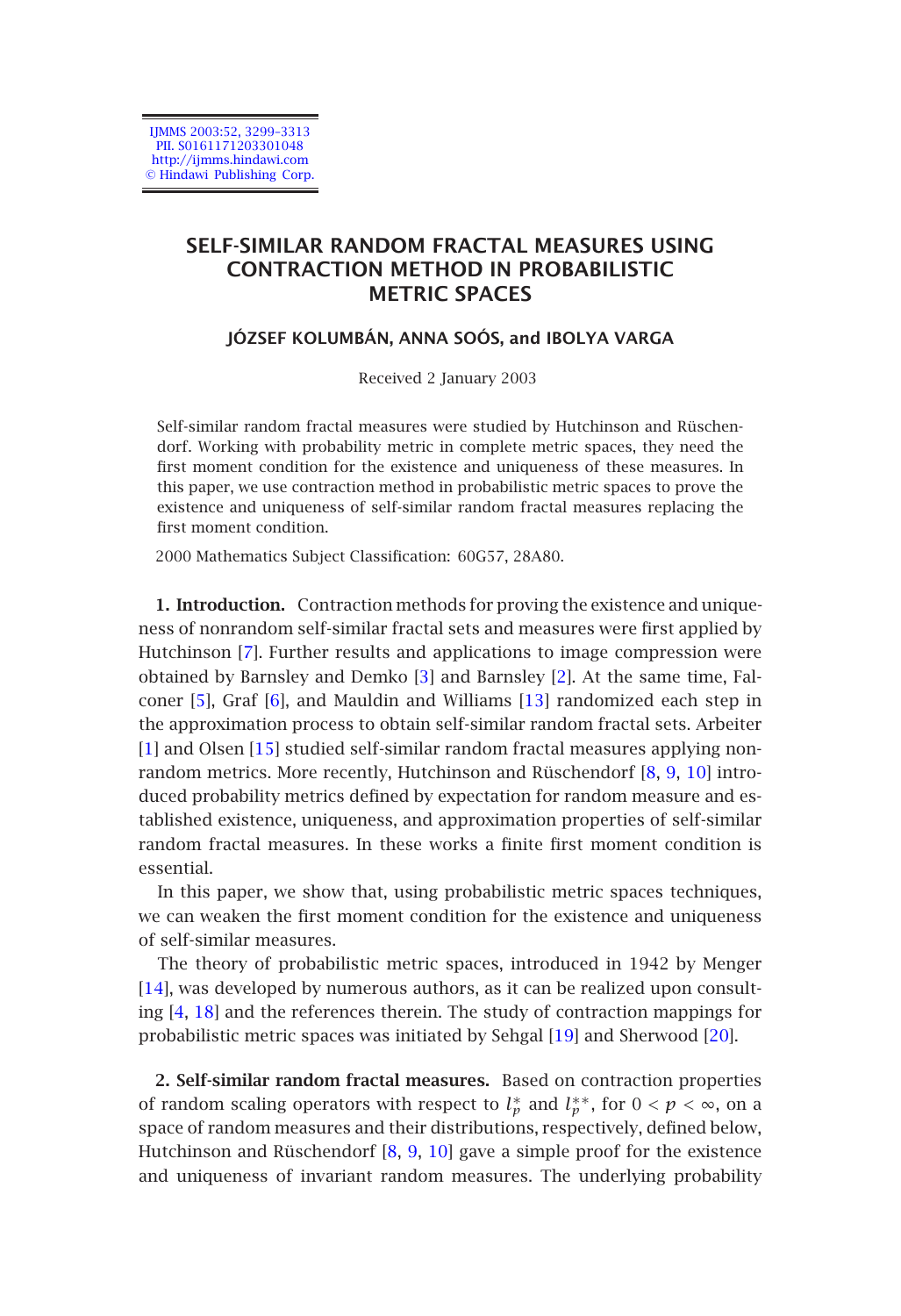space for the iteration procedure is also generated by selecting independent and identically distributed (i.i.d.) scaling laws for measures.

Let  $(X, d)$  be a complete separable metric space.

**Definition 2.1.** A *scaling law with weights* is a 2*N*-tuple

$$
\mathbf{S} := (p_1, S_1, \dots, p_N, S_N), \quad N \ge 1,\tag{2.1}
$$

of positive real numbers  $p_i$  such that  $\sum_{i=1}^{N} p_i = 1$  and of Lipschitz maps  $S_i$ :  $X \rightarrow X$ .

Let  $r_i = \text{Lip}\,S_i, i \in \{1, ..., N\}$ . Denote by  $M = M(X)$  the set of finite-mass Radon measures on *X* with weak topology. If  $\mu \in M$ , then the measure  $\mathsf{S}\mu$  is defined by

$$
\mathbf{S}\boldsymbol{\mu} = \sum_{i=1}^{N} p_i S_i \boldsymbol{\mu}, \qquad (2.2)
$$

where  $S_i\mu$  is the usual push-forward measure, that is,

$$
S_i\mu(A) = \mu(S_i^{-1}(A)) \quad \text{for } A \subseteq X. \tag{2.3}
$$

**DEFINITION 2.2.** The measure  $\mu$  *satisfies the scaling law* **S** or *is a self-similar fractal measure* if  $S\mu = \mu$ .

Let  $M_q$  denote the set of unit mass Radon measures  $\mu$  on  $X$  with finite  $q$ th moment; that is,

$$
M_q = \left\{ \mu \in M \mid \mu(X) = 1, \int_X d^q(x, a) d\mu(x) < \infty \right\},\tag{2.4}
$$

for some (and hence any)  $a \in X$ . Note that, if  $p \geq q$ , then  $M_p \subset M_q$ .

**DEFINITION 2.3.** The *minimal metric*  $l_q$  on  $M_q$  [is d](#page-14-4)efined by

$$
l_q(\mu, \nu) = \inf \left\{ \left( \int_X d^q(x, y) dy(x, y) \right)^{1/q \wedge 1} | \pi_1 y = \mu, \ \pi_2 y = \nu \right\}, \tag{2.5}
$$

where  $\wedge$  denotes the minimum of the relevant numbers and  $\pi_i \gamma$  denotes the *i*th marginal of *γ*, that is, projection of the measure *γ* on *X* ×*X* onto the *i*th component.

The  $l_q$  metric has the following properties (see [16]).

(a) Suppose  $\alpha$  is a positive real,  $S: X \rightarrow X$  is Lipschitz, and  $\vee$  denotes the maximum of the relevant numbers. Then, for  $q > 0$  and for measures  $\mu$  and  $\nu$ ,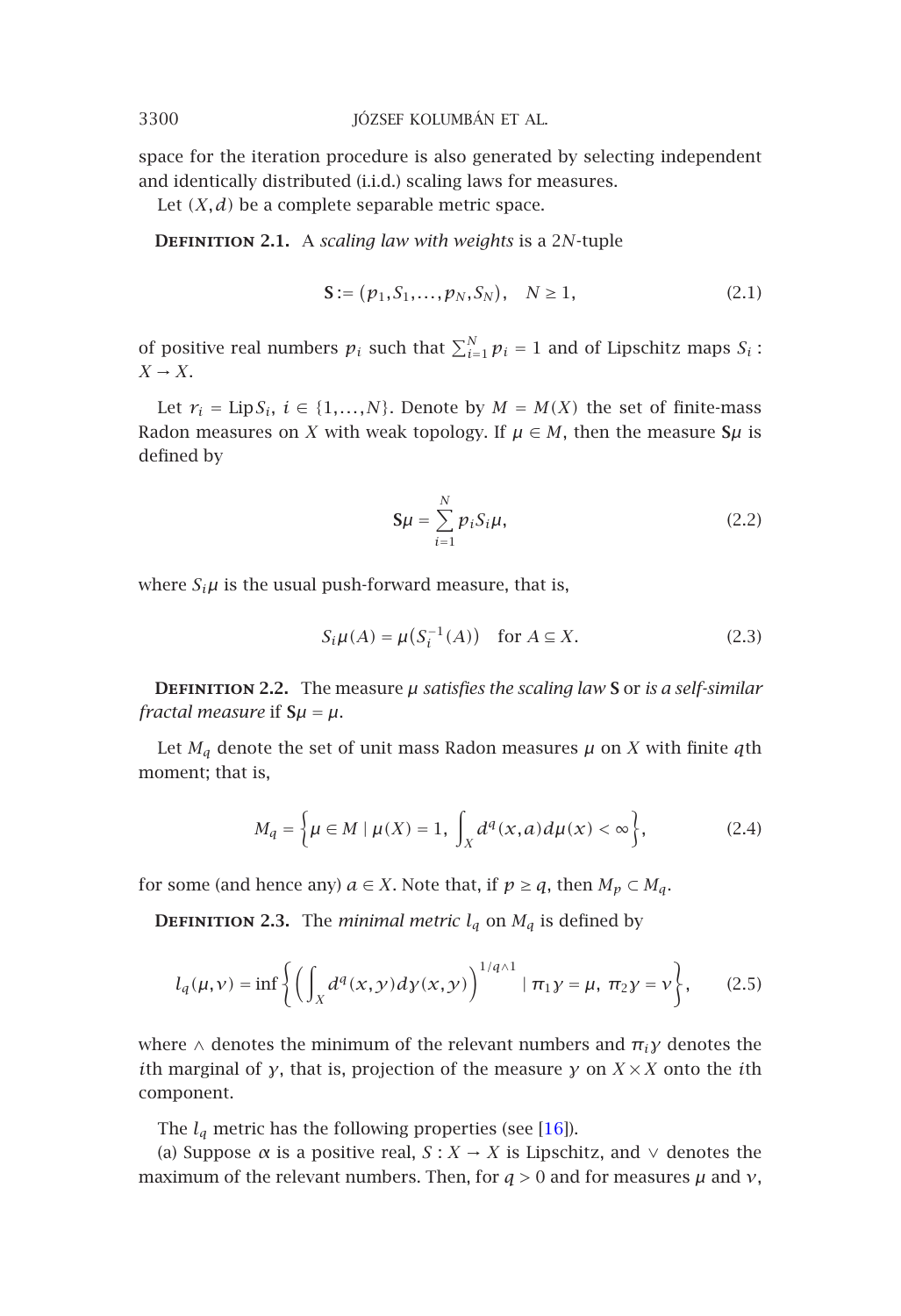we have the following properties:

$$
l_q^{q \vee 1}(\alpha \mu, \alpha \nu) = \alpha l_q^{q \vee 1}(\mu, \nu), \qquad (2.6)
$$

$$
l_q^{q \vee 1}(\mu_1 + \mu_2, \nu_1 + \nu_2) \le l_q^{q \vee 1}(\mu_1, \nu_1) + l_q^{q \vee 1}(\mu_2, \nu_2), \tag{2.7}
$$

$$
l_q(S\mu, S\nu) \le (\text{Lip} S)^{q \wedge 1} l_q(\mu, \nu). \tag{2.8}
$$

The first property follows from the definition by setting *γ* =  $c\overline{y}$ , where  $\overline{y}$  is optimal for  $(\mu, \nu)$ , and the third follows by setting  $\gamma = S\overline{\gamma}$ . The second follows by setting  $\gamma = y_1 + y_2$ , where  $y_i$  is optimal for  $(\mu_i, v_i)$ , and also by noting that  $(a + b)^q$  ≤  $a^q + b^q$  if  $a, b ≥ 0$  and  $0 < q < 1$ .

(b) The pair  $(M_q, l_q)$  is a complete separable metric space and  $l_q(\mu_n, \mu) \rightarrow 0$ if and only if

(i)  $\mu_n \rightarrow \mu$  (weak convergence),

(ii)  $\int_X d^q(x,a) d\mu_n(x) \to \int d^q(x,a) d\mu(x)$  (convergence of *q*th moments). (c) If  $\delta_a$  is the Dirac measure at  $a \in X$ , then

$$
l_q(\mu, \mu(X)\delta_a) = \left(\int_X d^q(x, a) d\mu(x)\right)^{1/q \wedge 1},
$$
  
\n
$$
l_q(\delta_a, \delta_b) = d^{1 \wedge q}(a, b).
$$
\n(2.9)

Let **M** denote the set of all random measures  $\mu$  with value in  $M$ , that is, random variables  $\mu : \Omega \to M$ . Let  $M_q$  denote the space of random measures  $\mu$  :  $\Omega \rightarrow M_q$  with finite expected *q*th moment. That is,

$$
\mathbf{M}_q := \left\{ \mu \in \mathbf{M} \mid \mu^{\omega}(X) = 1 \text{ a.s., } E_{\omega} \int_X d^q(x, a) d\mu^{\omega}(x) < \infty \right\}. \tag{2.10}
$$

The notation  $E_{\omega}$  indicates that the expectation is with respect to the variable *w*. It follows from (2.10) that  $\mu^{\omega} \in M_q$  a.s. Note that  $M_p \subset M_q$  if  $q \leq p$ . Moreover, since  $E^{1/q} |f|^{q} \rightarrow \exp(E \log |f|)$  as  $q \rightarrow 0$ ,

$$
\mathbf{M}_0 := \bigcup_{q > 0} \mathbf{M}_q = \left\{ \mu \in \mathbf{M} \mid \mu_\omega(X) = 1 \text{ a.s., } E_\omega \int_X \log d(x, a) d\mu^\omega(x) < \infty \right\}.
$$
\n(2.11)

For random measures  $\mu, \nu \in M_q$ , define

$$
l_q^*(\mu, \nu) := \begin{cases} E_{\omega}^{1/q} l_q^q(\mu^{\omega}, \nu^{\omega}), & q \ge 1, \\ E_{\omega} l_q(\mu^{\omega}, \nu^{\omega}), & 0 < q < 1. \end{cases}
$$
 (2.12)

One can check, as in [16], that  $(M_q, I_q^*)$  is a complete separable metric space. Note that  $l_a^*(\mu, \nu) = l_q(\mu, \nu)$  if  $\mu$  and  $\nu$  are constant random measures.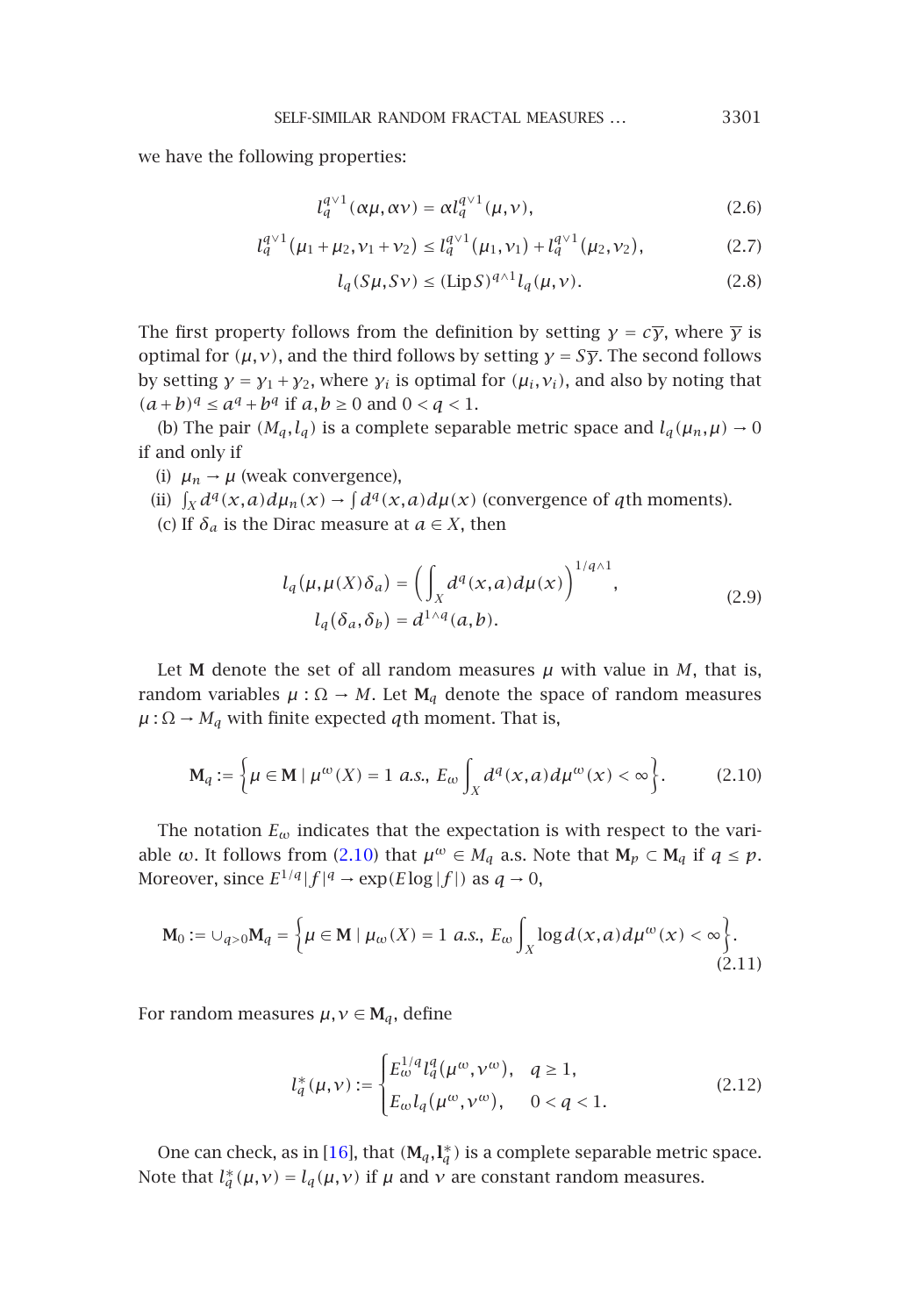Let *M* denote the class of probability distributions on **M**, that is,

$$
\mathcal{M} = \{ \mathcal{D} = \text{dist}\,\mu \mid \mu \in \mathbf{M} \}. \tag{2.13}
$$

Let  $\mathcal{M}_q$  be the s[et of](#page-14-4) probability distributions of random measures  $\mu \in M_q$ . For *q* ≤ *p*, it is to be noticed that  $M_p$  ⊂  $M_q$ . Let

$$
\mathcal{M}_0 := \cup_{q>0} \mathcal{M}_q. \tag{2.14}
$$

The minimal metric on  $\mathcal{M}_q$  is defined by

$$
l_q^{**}(\mathfrak{D}_1, \mathfrak{D}_2) = \inf \left\{ l_q^{*}(\mu, \nu) \mid \mu \stackrel{d}{=} D_1, \ \nu \stackrel{d}{=} D_2 \right\}.
$$
 (2.15)

It follows that  $(M_q, l_q^{**})$  is a complete separable metric space with the next properties (see [16]):

(a)  $l_q^{**}(\alpha \mathcal{D}_1, \alpha \mathcal{D}_2) = \alpha l_q^{**}(\mathcal{D}_1, \mathcal{D}_2)$ , (b)  $l_q^{**}(\mathfrak{D}_1 + \mathfrak{D}_2, \mathfrak{D}_3 + \mathfrak{D}_4) \leq l_q^{**}q(\mathfrak{D}_1, \mathfrak{D}_3) + l_q^{**}q(\mathfrak{D}_2, \mathfrak{D}_4)$ for  $\mathcal{D}_i \in \mathcal{M}_q$ ,  $i = 1, 2, 3, 4$ .

**Definition 2.4.** *A random scaling law with weights* or a *random scaling law for measure*  $\mathcal{S} = (p_1, S_1, p_2, S_2, \ldots, p_N, S_N)$  is a random variable whose values are scaling laws, with  $\sum_{i=1}^{N} p_i = 1$  a.s.

We write  $\mathcal{Y} = \text{dist}\,\mathsf{S}$  for the probability distribution determined by  $\mathsf{S}$ .

If  $\mu$  is a random measure, then the random measure  $\mathcal{S}\mu$  is defined (up to probability distribution) by

$$
\mathsf{S}\mu := \sum_{i=1}^{N} p_i S_i \mu^{(i)},\tag{2.16}
$$

where  $\oint$ ,  $\mu^{(1)},...,\mu^{(N)}$  are independent of one another, and  $\mu^{(i)} \stackrel{d}{=} \mu$ . If  $\mathcal{D} =$  $dist\mu$ , we define  $\mathcal{G}\mathcal{D} = dist\mathcal{S}\mu$ .

**DEFINITION 2.5.** The measure  $\mu$  *satisfies the scaling law*  $\delta$  or is a *self-similar random fractal measure* if  $\Im \mu \stackrel{d}{=} \mu$ , or equivalently  $\mathscr{G}\mathscr{D} = \mathscr{D}$ , where  $\mathscr{D}$  is called a self-similar random fractal distribution.

To generate a random self-similar fractal measure, we use the *iterative procedure* described as follows. Fix*q >* 0. Beginning with a nonrandom measure  $\mu_0$  ∈  $M_q$  (or, more generally, a random measure  $\mu_0$  ∈  $M_q$ ), one iteratively applies i.i.d. scaling laws with distribution  $\mathcal{Y}$  to obtain a sequence  $\mu_n$  of random measures in  $M_q$  and a corresponding sequence  $\mathcal{D}_n$  of distributions in  $\mathcal{M}_q$  as follows.

(i) Select a scaling law  $\mathcal S$  via the distribution  $\mathcal G$  and define

$$
\mu_1 = \mathcal{S}\mu_0 = \sum_{i=1}^n p_i S_i \mu_0, \qquad (2.17)
$$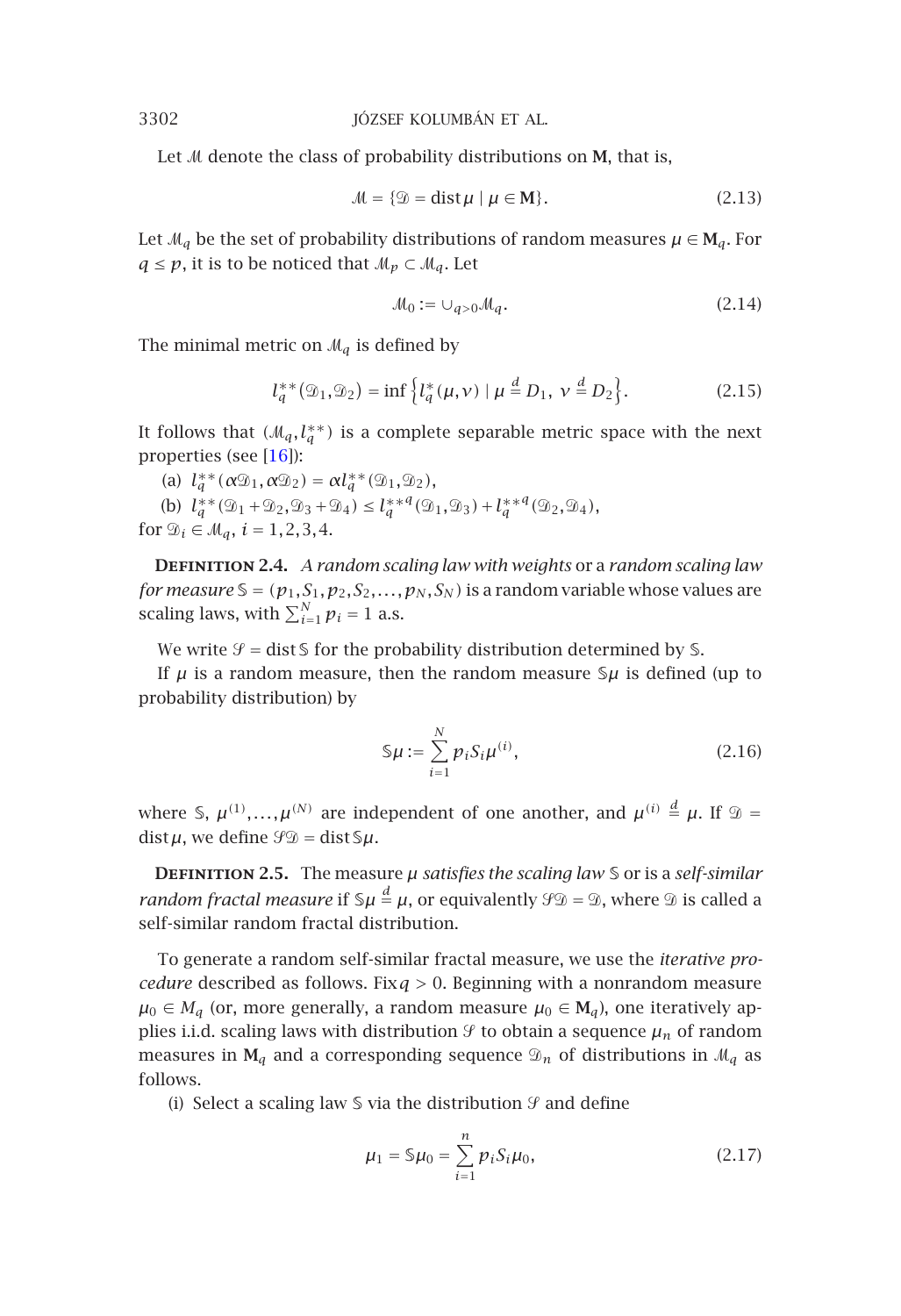SELF-SIMILAR RANDOM FRACTAL MEASURES *...* 3303

that is,

$$
\mu_1(\omega) = \mathsf{S}\mu_0 = \sum_{i=1}^n p_i(\omega) S_i(\omega) \mu_0, \qquad \mathfrak{D}_1 \stackrel{d}{=} \mu_1.
$$
 (2.18)

(ii) Select  $S^1, ..., S^N$  via  $\mathcal{G}$  with  $S^i = (p_1^i, S_1^i, ..., p_N^i, S_N^i), i \in \{1, 2, ..., N\},$  independent of each other and of S, and define

$$
\mu_2 := \mathbb{S}^2 \mu_0 = \sum_{i,j} p_i p_j^i S_i \circ S_j^i \mu_0, \qquad \mathfrak{D}_2 \stackrel{d}{=} \mu_0.
$$
 (2.19)

(iii) Select  $\mathcal{S}^{ij} = (p_1^i, S_1^{ij}, \ldots, p_N^i, S_N^{i,j})$  via  $\mathcal{G}$ , independent of one another and of  $\mathbb{S}^1, \ldots, \mathbb{S}^N, S$ , and define

$$
\mu_3 = \mathbb{S}^3 \mu_0 = \sum_{i,j,k} p_i p_j^i p_k^{ij} S_i \circ S_j^i \circ S_k^{ij} \mu_0, \qquad \mathcal{D}_3 \stackrel{d}{=} \mu_3,
$$
 (2.20)

and so forth.

Thus  $\mu_{n+1} = \sum_{i=1}^{N} p_i S_i \mu_n^{(i)}$ , where  $\mu_n^{(i)} \stackrel{d}{=} \mu_n \stackrel{d}{=} \mathfrak{D}_n$ ,  $\mathfrak{S} \stackrel{d}{=} \mathcal{G}$ , and  $\mu_n^{(i)}$  and **S** are independent. It follows that  $\mathcal{D}_n = \mathcal{G} \mathcal{D}_{N-1} = \mathcal{G}^n \mathcal{D}_0$ , where  $\mathcal{D}_0$  is the distribution of  $\mu_0$ . In the case  $\mu_0 \in M_q$ ,  $\mathcal{D}_0$  is constant.

In the following, we define the underlying probability space for a.s. convergence (see [10]).

A *construction tree* (or a construction process) is a map  $\omega$  : { $1,...,N$ }<sup>\*</sup> →  $\Gamma$ , where Γ is the set of (nonrandom) scaling laws. A construction tree specifies, at each node of the scaling law used for constructive definition, a recursive sequence of random measures. Denote the scaling law of  $\omega$  at the node  $\sigma$  by the 2*N*-tuple

$$
\mathbf{S}^{\sigma}(\omega) = \omega(\sigma) = (p_1^{\sigma}(\omega), S_1^{\sigma}(\omega), \dots, p_N^{\sigma}(\omega), S_N^{\sigma}(\omega)),
$$
 (2.21)

where  $p_i^{\sigma}$  are weights and  $S_i^{\sigma}$  Lipschitz maps. The sample space of all construction trees is denoted by  $\tilde{\Omega}$ . The underlying probability space *(* $\tilde{\Omega}$ *,* $\tilde{\mathcal{X}}$ *,P)* for the iteration procedure is generated by selecting i.i.d. scaling laws  $\omega(\sigma) \stackrel{d}{=} \mathbf{S}$ for each  $\sigma \in \{1,...,N\}^*$ . We use the notation

$$
\overline{p}^{\sigma} = p_{\sigma_1} p_{\sigma_2}^{\sigma_1} p_{\sigma_3}^{\sigma_1 \sigma_2} \cdots p_{\sigma_n}^{\sigma_1 \cdots \sigma_{n-1}},
$$
\n
$$
\overline{S}^{\sigma} = S_{\sigma_1} S_{\sigma_2}^{\sigma_1} p_{\sigma_3}^{\sigma_1 \sigma_2} \cdots S_{\sigma_n}^{\sigma_1 \cdots \sigma_{n-1}},
$$
\n(2.22)

where  $|\sigma| = n$  and where  $p_i^{\sigma}$  and  $S_i^{\sigma}$  denote the *i*th components of scaling law. For a fixed measure  $\mu_0 \in M_q$ , define

$$
\mu_n = \mu_n(\omega) = \sum_{|\sigma| = n} \overline{p}^{\sigma}(\omega) \overline{S}^{\sigma}(\omega) \mu_0
$$
\n(2.23)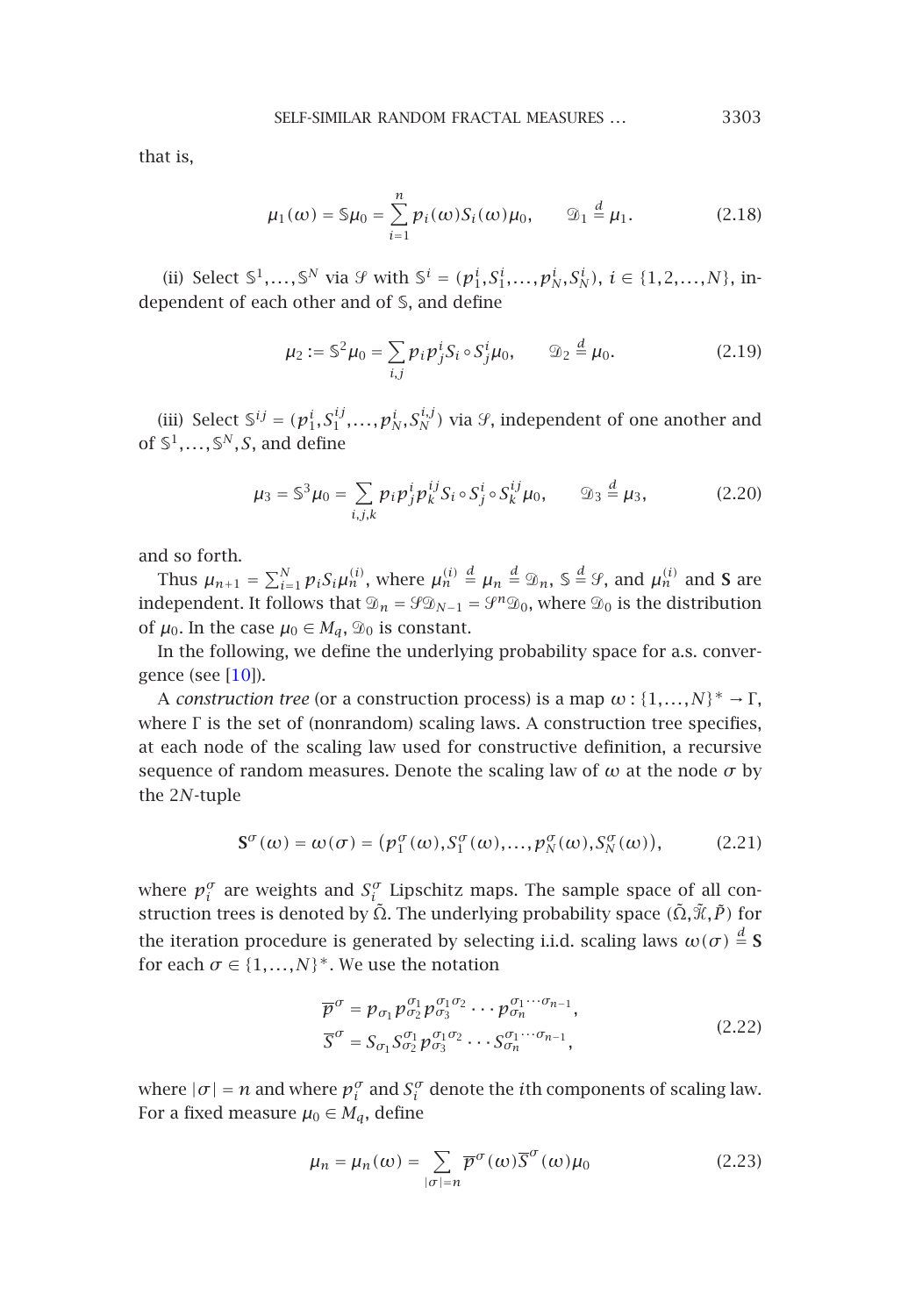for  $n \geq 1$ . This is identical to the sequence defined in an iterative procedure with an underlying space  $\Omega = \overline{\Omega}$ . To see this, for  $\omega \in \overline{\Omega}$  and  $1 \le i \le N$ , let  $\omega^{(i)} \in \overline{\Omega}$  be defined by

$$
\omega^{(i)}(\sigma) = \omega(i * \sigma) \tag{2.24}
$$

for  $\sigma \in \{1, \ldots, N\}^*$ . Then

$$
\overline{p}^{i*\sigma} = p_i(\omega)\overline{p}^{\sigma}(\omega^{(i)}),
$$
  
\n
$$
\overline{S}^{i*\sigma} = S_i(\omega) \circ \overline{p}^{\sigma}(\omega^{(i)}).
$$
\n(2.25)

By construction,  $\omega^{(i)}$  are i.i.d. with the same distribution as  $\omega$ , and are independent of  $(p_1(\omega), S_1(\omega),..., p_N(\omega), S_N(\omega))$ . More precisely, for any  $\overline{P}$  measurable sets *E*, *F*  $\subset \overline{\Omega}$  and *B*  $\subset \Gamma$ ,

<span id="page-5-0"></span>
$$
\overline{P}(\{\omega \mid \omega \in E\}) = \overline{P}(\{\omega \mid \omega^{(i)} \in E\}),\tag{2.26}
$$

where  $\{\omega \mid \omega^{(i)} \in E\}$  and  $\{\omega \mid \omega^{(j)} \in E\}$  are independent if  $i \neq j$ , and  $\{\omega \mid$  $(p_1\omega, S_1(\omega), \ldots, p_N(\omega), S_N(\omega)) \in B$ } and  $\{\omega \mid \omega^{(i)} \in E\}$  are independent. It follows that

$$
\mu_{n+1}(\omega) = \sum_{i=1}^{N} \sum_{|\sigma|=n} \overline{p}^{i*\sigma} \overline{S}^{i*\sigma}(\omega) \mu_0 = \sum_{i=1}^{N} p_i(\omega) S_i(\omega) \mu_n(\omega^{(i)}) = \mathbf{S} \mu_n(\omega).
$$
\n(2.27)

In [8], Hutchinson and Rüschendorf proved the following theorem.

**THEOREM 2.6.** *Let*  $\mathcal{S} = (p_1, S_1, p_2S_2, \ldots, p_N, S_N)$  *be a random scaling law with*  $\sum_{i=1}^{N} p_i = 1$  *a.s.* Assume  $\lambda_q := E_{\omega}(\sum_{i=1}^{N} p_i r_i^q) < 1$  and

$$
E_{\omega}\left(\sum_{i=1}^{N} p_i d^q(S_i a, a)\right) < \infty \quad \text{for some } q > 0, \text{ and for } a \in Y. \tag{2.28}
$$

*Then the following facts hold.*

(a) The operator  $\mathcal{S}: M_q \to M_q$  is a contraction map with respect to  $l_a^*$ .

(b) *There exists a self-similar random measure µ*∗*.*

(c) If  $\mu_0 \in M_p$  (or, more generally,  $M_q$ ), then

$$
E_{\omega}^{1/q} l_q^q(\mu_k, \mu^*) \le \frac{\lambda_q^{k/q}}{1 - \lambda_q^{1/q}} E_{\omega}^{1/q} l_q^q(\mu_1, \mathbf{S}\mu_0) \longrightarrow 0, \quad q \ge 1,
$$
  
\n
$$
E_{\omega} l_q(\mu_k, \mu^*) \le \frac{\lambda_q^k}{1 - \lambda_q} E_{\omega} l_q(\mu_1, \mathbf{S}\mu_0) \longrightarrow 0, \quad 0 < q < 1,
$$
\n(2.29)

*as*  $k \rightarrow ∞$ . In particular  $\mu_n \rightarrow \mu^*$  *a.s.* in the sense of weak convergence of mea*sures.*

*Moreover, up to probability distribution, µ*<sup>∗</sup> *is the unique unit mass random measure with*  $E_{\omega}$   $\int \ln d(x,a) d\mu^{\omega} < \infty$ , which satisfies S.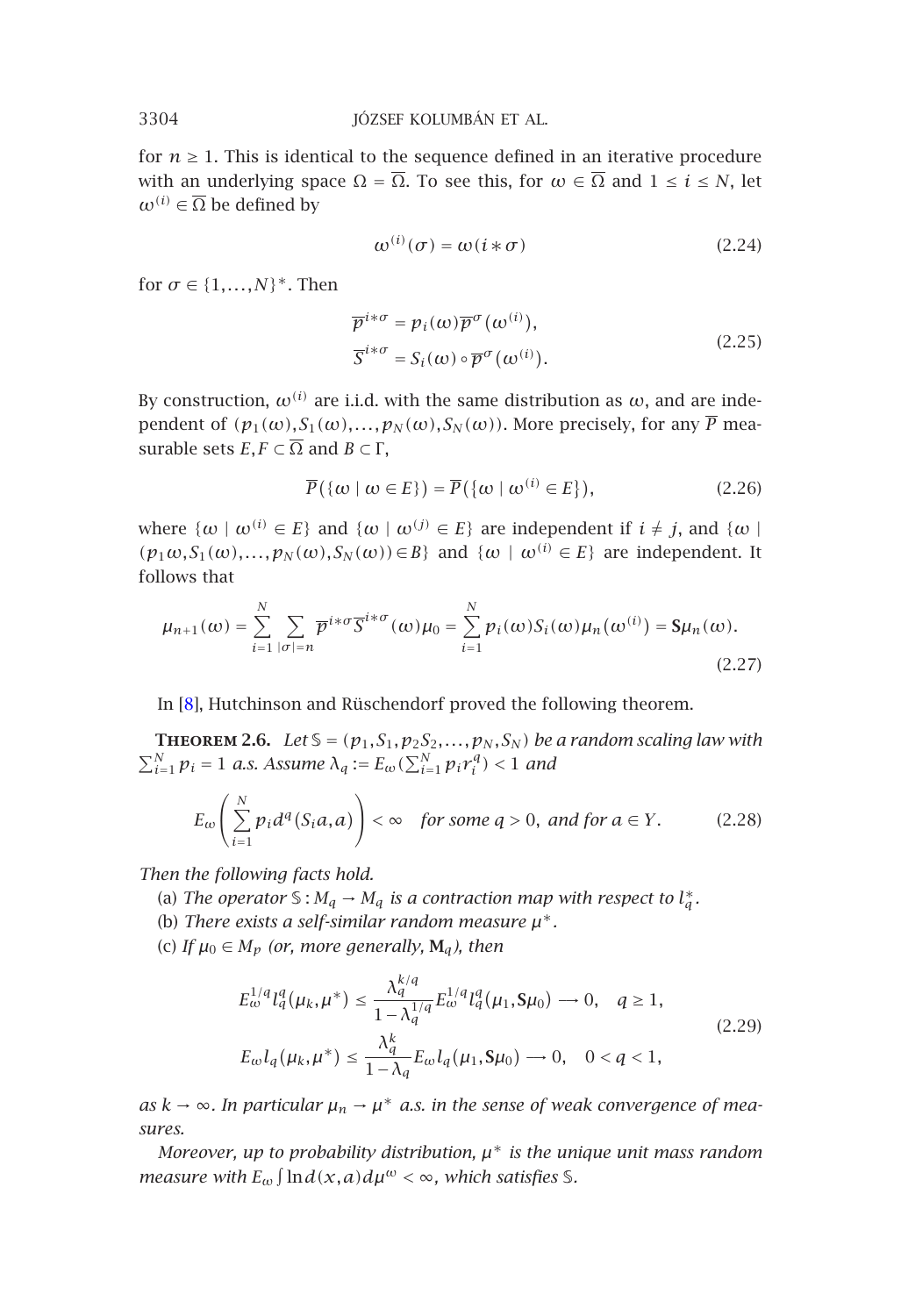<span id="page-6-2"></span>Using contraction method in probabilistic metric spaces, instead of condition (2.28), we can give a weaker condition for the existence and uniqueness of invariant measure. More precisely, we prove the following theorem.

**THEOREM** 2.7. Let  $S = (p_1, S_1, p_2, S_2, \ldots, p_N, S_N)$  be a ran[dom](#page-6-0) scaling law *which satisfies*  $\sum_{i=1}^{N} p_i = 1$  *a[.s.,](#page-5-0) [an](#page-5-0)d suppose*  $\lambda_q := \text{ess}\sup(\sum_{i=1}^{N} p_i r_i^q) < 1$  *for some*  $q > 0$ *. If there exist*  $\alpha \in M_q$  *and a positive number γ such that* 

<span id="page-6-0"></span>
$$
P(\{\omega \in \Omega \mid l_q(\alpha(\omega), \mathbb{S}\alpha(\omega)) \ge t\}) \le \frac{\gamma}{t} \quad \forall t > 0,
$$
 (2.30)

*then there exists*  $\mu^*$  *such that*  $\Im \mu^* = \mu^*$  *a.s.* 

*Moreover, up to probability distribution, µ*<sup>∗</sup> *is the unique unit mass random measure which satisfies* S*.*

**Remark 2.8.** If condition (2.28) is satisfied, then condition (2.30) also holds. To see this, let  $a \in X$  and  $\alpha(\omega) := \delta_a$  for all  $\omega \in \Omega$ . We have

$$
P\left(\lbrace \omega \in \Omega \mid l_q(\delta_a(\omega), \delta \delta_a(\omega)) \ge t \rbrace\right)
$$
  
\n
$$
= P\left(\left\lbrace \omega \in \Omega \mid l_q\left(\sum_{i=1}^N p_i \delta_a(\omega), \sum_{i=1}^N p_i S_i \delta_a(\omega) \right) \ge t \right\rbrace\right)
$$
  
\n
$$
\le P\left(\left\lbrace \omega \in \Omega \mid \sum_{i=1}^N p_i l_q(\delta_a(\omega), S_i \delta_a(\omega)) \ge t \right\rbrace\right)
$$
  
\n
$$
= P\left(\left\lbrace \omega \in \Omega \mid \sum_{i=1}^N p_i d^q(S_i a, a) \ge t \right\rbrace\right)
$$
  
\n
$$
\le \frac{1}{t} E_{\omega} \left(\sum_{i=1}^N p_i d^q(S_i a, a) \right) = \frac{\gamma}{t}.
$$
  
\n(2.31)

However, condition (2.30) can also be satisfied if

$$
E_{\omega}\left(\sum_{i=1}^{N} p_i d^q(S_i a, a)\right) = \infty \quad \forall q > 0.
$$
 (2.32)

<span id="page-6-1"></span>Let  $\Omega = [0,1]$  with the Lebesque measure, let *X* be the interval  $[0, \infty)$ , and let *N* = 1. Define *S* : *X* → *X* by  $S^{ω}(x) = x/2 + e^{1/ω}$ . This map is a contraction with ratio 1/2. For  $q > 0$ , the expectation  $E_{\omega}d^q(S0,0) = \infty$ , however

$$
P({\omega \in \Omega | l_q(S0,0) \ge t}) = \frac{1}{t}
$$
\n(2.33)

for all  $t > 0$ .

#### **3. Invariant sets in** *E***-spaces**

**3.1. Menger spaces.** Let R denote the set of real numbers and  $\mathbb{R}_+ := \{x \in \mathbb{R}^2 : |f(x)| \leq 1\}$  $\mathbb{R}: x \geq 0$ . A mapping  $F : \mathbb{R} \to [0,1]$  is called a *distribution function* if it is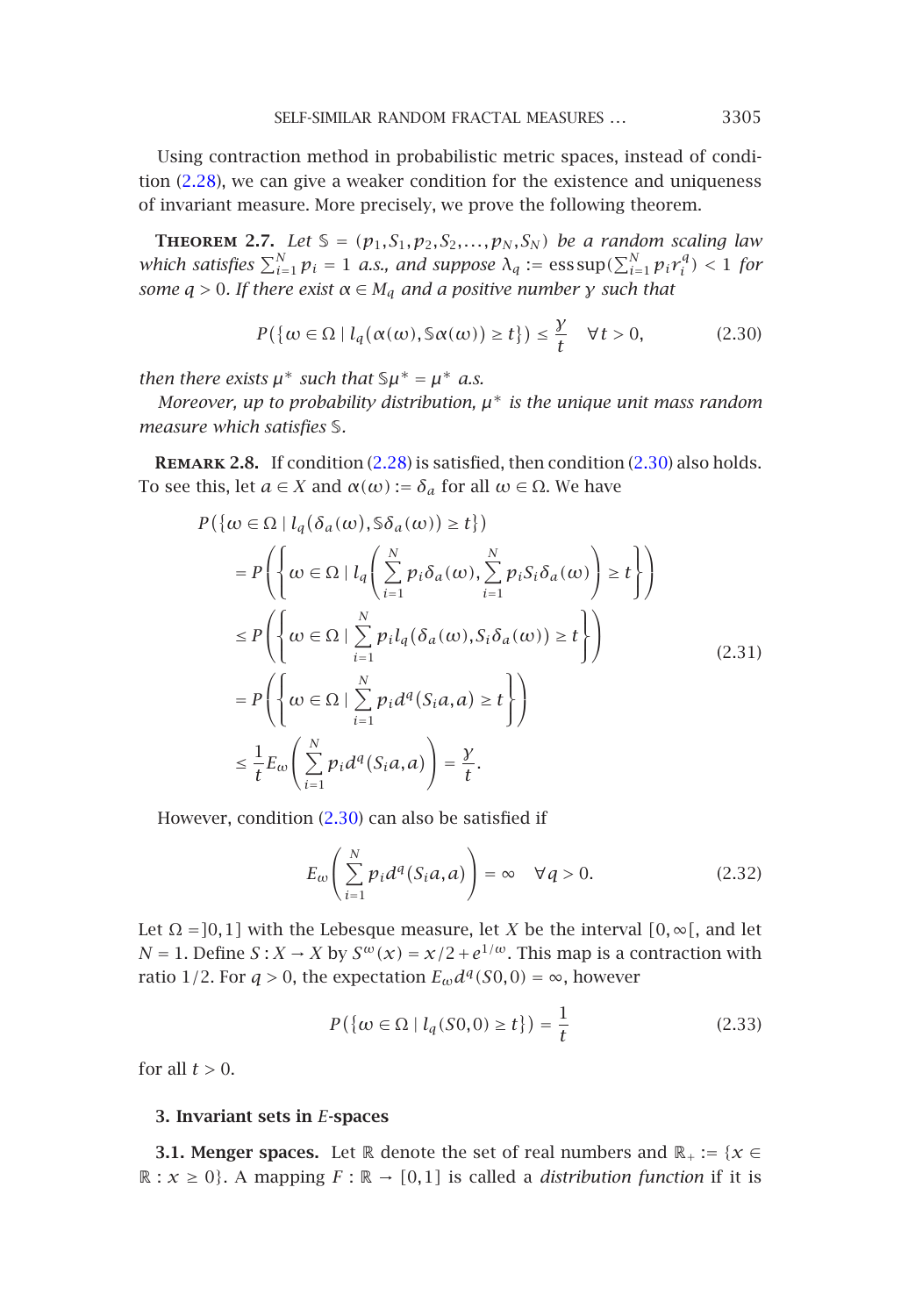nondecreasing, left continuous with  $\inf_{t \in \mathbb{R}} F(t) = 0$  and  $\sup_{t \in \mathbb{R}} F(t) = 1$  (see [4]). By ∆ we will denote the set of all distribution functions *F*. Let ∆ be ordered by the relation "≤", that is,  $F \le G$  if and only if  $F(t) \le G(t)$  for all real *t*. Also *F* < *G* if and only if *F* ≤ *G* but *F*  $\neq$  *G*. We set  $\Delta^+ := {F \in \Delta : F(0) = 0}.$ 

Throughout this paper, *H* will denote the heaviside distribution function defined by

$$
H(x) = \begin{cases} 0, & x \le 0, \\ 1, & x > 0. \end{cases}
$$
 (3.1)

Let *X* be a nonempty set. For a mapping  $\mathcal{F}: X \times X \to \Delta^+$  and  $x, y \in X$ , we will denote  $\mathcal{F}(x, y)$  by  $F_{x,y}$ , and the value of  $F_{x,y}$  at  $t \in \mathbb{R}$  by  $F_{x,y}(t)$ , respectively. The pair  $(X,\mathscr{F})$  is a *probabilistic metric space* (briefly *PM space*) if X is a nonempty set and  $\mathcal{F}: X \times X \to \Delta^+$  is a mapping satisfying the following conditions:

(1)  $F_{x,y}(t) = F_{y,x}(t)$  for all  $x, y \in X$  and  $t \in \mathbb{R}$ ;

(2)  $F_{x,y}(t) = 1$ , for every  $t > 0$ , if and only if  $x = y$ ;

(3) if  $F_{x,y}(s) = 1$  and  $F_{y,z}(t) = 1$ , then  $F_{x,z}(s+t) = 1$ .

A mapping  $T : [0,1] \times [0,1] \rightarrow [0,1]$  is called a *t*-*norm* if the following conditions ar[e sa](#page-14-5)tisfied:

(4)  $T(a, 1) = a$  for every  $a \in [0, 1]$ ;

(5)  $T(a,b) = T(b,a)$  for every  $a,b \in [0,1]$ ;

(6) if  $a \ge c$  and  $b \ge d$ , then  $T(a,b) \ge T(c,d)$ ;

(7)  $T(a,T(b,c)) = T(T(a,b),c)$  for every  $a,b,c \in [0,1]$ .

A *Menger space* is a triplet  $(X, \mathcal{F}, T)$ , where  $(X, \mathcal{F})$  is a PM space, T is a tnorm, and instead of condition (3), we have the stronger condition

(8)  $F_{x,y}(s+t) \geq T(F_{x,z}(s), F_{z,y}(t))$  for all  $x, y, z \in X$  and  $s, t \in \mathbb{R}_+$ .

The  $(t, \epsilon)$ -topology in a Menger space was introduced in 1960 by Schweizer and Sklar [17]. The [ba](#page-14-2)se for the neighbourhoods of an element  $x \in X$  is given by

$$
\{U_x(t,\epsilon) \subseteq X : t > 0, \epsilon \in ]0,1[\},\tag{3.2}
$$

where

$$
U_x(t,\epsilon) := \{ y \in X : F_{x,y}(t) > 1 - \epsilon \}. \tag{3.3}
$$

In 1969, Sehgal [19] introduced the notion of a contraction mapping in PM spaces. The mapping  $f : X \to X$  is said to be a *contraction* if there exists  $r \in$ *]*0*,*1*[* such that

$$
F_{f(x),f(y)}(rt) \ge F_{x,y}(t)
$$
\n(3.4)

for every *x*, *y*  $\in$  *X* and *t*  $\in$   $\mathbb{R}_+$ .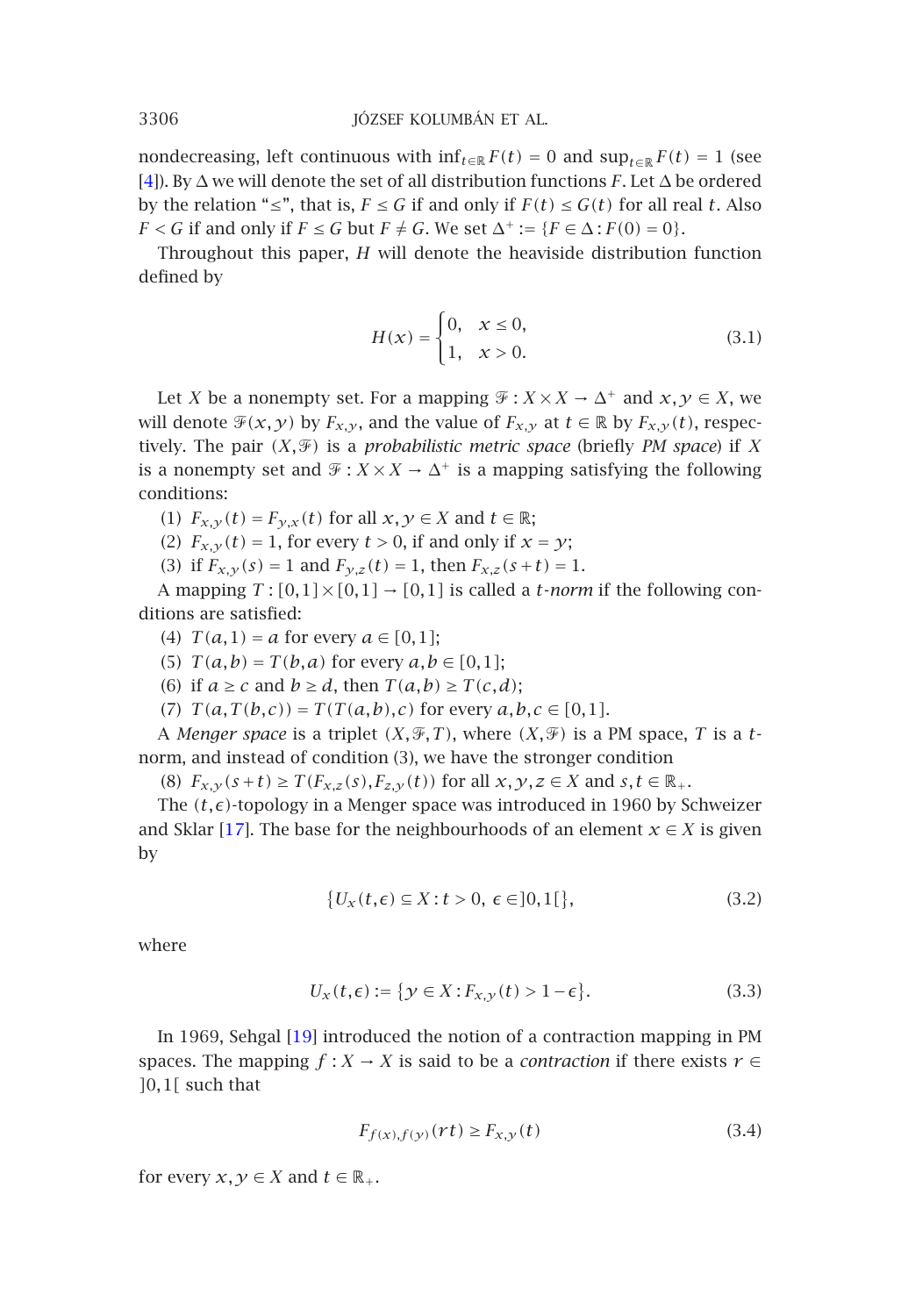SELF-SIMILAR RANDOM FRACTAL MEASURES *...* 3307

A sequence  $(x_n)_{n \in \mathbb{N}}$  from *X* is said to be *fundamental* if

$$
\lim_{n,m \to \infty} F_{x_m, x_n}(t) = 1 \tag{3.5}
$$

for all *t* > 0. The element  $x \in X$  is called *limit* of the sequence  $(x_n)_{n \in \mathbb{N}}$ , and we write  $\lim_{n\to\infty} x_n = x$  or  $x_n \to x$  if  $\lim_{n\to\infty} F_{x,x_n}(t) = 1$  f[or a](#page-13-9)ll  $t > 0$ . A PM (Menger) space is said to be *complete* if every fundamental sequence in that space is convergent.

Let *A* and *B* be nonempty subsets of *X*. The *probabilistic Hausdorff-Pompeiu distance* between *A* and *B* is the function  $F_{A,B}$ :  $\mathbb{R} \rightarrow [0,1]$  defined by

$$
F_{A,B}(t) := \sup_{s < t} T\left(\inf_{x \in A} \sup_{y \in B} F_{x,y}(s), \inf_{y \in B} \sup_{x \in A} F_{x,y}(s)\right). \tag{3.6}
$$

In the following, we recall some properties proved in [11, 12].

**Proposition 3.1.** *If is a nonempty collection of nonempty closed bounded sets in a Menger space*  $(X, \mathcal{F}, T)$  *with T continuous, then*  $(\mathcal{C}, \mathcal{F}_\mathcal{C}, T)$  *is also Menger space, where*  $\mathcal{F}_{\varrho}$  *is defined by*  $\mathcal{F}_{\varrho}(A,B) := F_{A,B}$  *for all*  $A, B \in \varrho$ .

**PROPOSITION** 3.2. *Let*  $T_m(a,b) := \max\{a+b-1,0\}$ *. If*  $(X,\mathcal{F},T_m)$  *is a complete Menger space and is the collection of all nonempty closed bounded subsets of X* in  $(t, \epsilon)$  *-topology, then*  $(\mathcal{C}, \mathcal{F}_{\epsilon}, T_m)$  *is also a complete Menger space.* 

**3.2.** *E***-spaces.** The notion of *E*-space was introduced by Sherwood [20] in 1969. Next we recall this definition. Let  $(Ω, ℜ, P)$  be a probability space and let  $(Y, \rho)$  be a metric space. The ordered pair  $(\mathscr{E}, \mathscr{F})$  is an *E*-*space over the metric space*  $(Y, \rho)$  (briefly, an *E*-space) if the elements of  $\mathscr E$  are random variables from  $Ω$  into *Y* and  $\mathcal{F}$  is [the mapping](#page-6-1) from  $\mathcal{E} \times \mathcal{E}$  into  $Δ^+$  defined via  $\mathcal{F}(x, y) = F_{x, y}$ , where

$$
F_{X,Y}(t) = P(\{\omega \in \Omega \mid d(x(\omega), y(\omega)) < t\})\tag{3.7}
$$

<span id="page-8-0"></span>for every *t*  $\in \mathbb{R}$ . Usually  $(\Omega, \mathcal{K}, P)$  is called the base and  $(Y, \rho)$  the target space of the *E*-space. If  $\mathcal F$  satisfies the condition

$$
\mathcal{F}(x, y) \neq H \quad \text{for } x \neq y,\tag{3.8}
$$

with *H* defined in Section 3.1, then  $(\mathscr{E}, \mathscr{F})$  is said to be a *canonical E-space*. Sherwood [20] proved that every canonical *E*-space is a Menger space under *T* = *T<sub>m</sub>*, where *T<sub>m</sub>*( $a$ , $b$ ) = max{ $a$  +  $b$  - 1, 0}. In the following, we suppose that is a canonical *E*-space.

The convergence in an *E*-space is exactly the probability convergence. The *E*-space  $(\mathscr{E}, \mathscr{F})$  is said to be complete if the Menger space  $(\mathscr{E}, \mathscr{F}, T_m)$  is complete.

**PROPOSITION** 3.3. *If*  $(Y, \rho)$  *is a complete metric space, then the E-space*  $(\mathscr{E}, \mathscr{F})$  *is also complete.*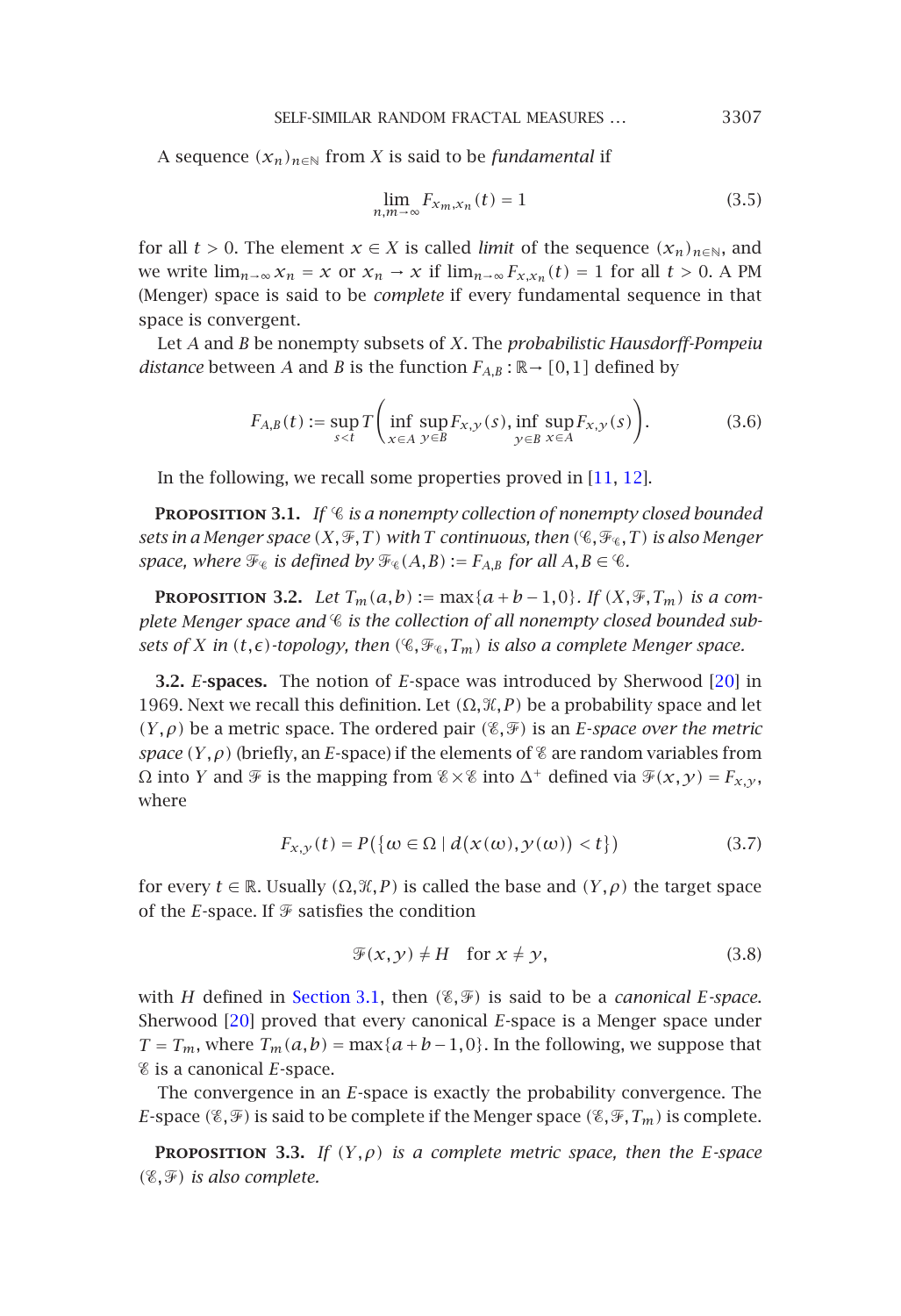**PROOF.** This property is well known for  $Y = R$  (see, e.g., [21, Theorem VII.4.2]). In the general case, the proof is analogous.

Let  $(x_n)_{n \in \mathbb{N}}$  be a Cauchy sequence of elements of  $\mathscr{E}$ , that is,

$$
\lim_{n,m \to \infty} F_{x_n, x_{n+m}}(t) = 1 \quad \forall t > 0.
$$
 (3.9)

First we show that there exists a subsequence  $(x_{n_k})_{k\in\mathbb{N}}$  of the given sequence which is convergent almost everywhere to a random variable *x*. We set positive numbers  $\epsilon_i$  so that  $\sum_{i=1}^{\infty} \epsilon_i < \infty$  and put  $\delta_p = \sum_{i=p}^{\infty} \epsilon_i$ ,  $p = 1, 2, \dots$ . For each *i*, there is a natural number  $k_i$  such that

$$
P(\{\omega \in \Omega \mid \rho(x_k(\omega), x_l(\omega)) \ge \epsilon_i\}) < \epsilon_i \quad \text{for } k, l \ge k_i. \tag{3.10}
$$

We can assume that  $k_1 < k_2 < \cdots < k_i < \cdots$ . Then

$$
P(\{\omega \in \Omega \mid \rho(x_{k_{i+1}}(\omega), x_{k_i}(\omega)) \ge \epsilon_i\}) < \epsilon_i \quad \text{for } k, l \ge k_i. \tag{3.11}
$$

We put

$$
D_p = \bigcup_{i=p}^{\infty} \{ \omega \in \Omega \mid \rho(x_{k_{i+1}}, x_{k_i}) \ge \epsilon_i \}. \tag{3.12}
$$

Then  $P(D_p) < \delta_p$ . Finally, for the intersection  $D' = \bigcap_{p=1}^{\infty} D_p$ , we obviously have  $P(D') = 0$  since  $\delta_p \to 0$ . We will show that the sequence  $(x_{k_i}(\omega))$  has a finite limit  $x(\omega)$  at every point  $\omega \in {\omega \in \Omega \mid \rho(x_k(\omega), x_m(\omega)) > t} \setminus D'$ . For some *p* we have  $x \notin D_p$ . Consequently,  $\rho(x_{k_{i+1}}(\omega), x_{k_i}(\omega)) < \epsilon_i$ , for all  $i \geq p$ . It follows that for any two indices *i* and *j* such that  $j > i \ge p$ , we have

$$
\rho(x_{k_j}(\omega), x_{k_i}(\omega)) \leq \sum_{m=i}^{j-1} \rho(x_{k_{m+1}}(\omega), x_{k_m}(\omega)) < \sum_{m=i}^{j-1} \epsilon_m < \sum_{m=i}^{\infty} \epsilon_m = \delta_i.
$$
\n(3.13)

[Thu](#page-14-6)s  $\lim_{i,j\to\infty} \rho(x_{k_i}(\omega), x_{k_i}(\omega)) = 0$ . This means that  $(x_k(\omega))_{k\in\mathbb{N}}$  is a Cauchy sequence for every  $\omega$  which implies the pointwise convergence of  $(x_{k_i})_{i\in\mathbb{N}}$  to a finite-limit function. Now rema[ins](#page-13-9) only to put

$$
x(\omega) = \begin{cases} \lim x_{k_i}(\omega) & \text{for } \omega \notin D', \\ 0 & \text{for } \omega \in D' \end{cases}
$$
 (3.14)

to obtain the desired limit random variable. By Lebesque theorem (see, e.g., [21, Theorem VI.5.2]),  $x_{k_i} \rightarrow x$  with respect to *d*. Thus, every Cauchy sequence in  $\varepsilon$  has a limit, which means that the space  $\varepsilon$  is complete. П

The next result was proved in [12].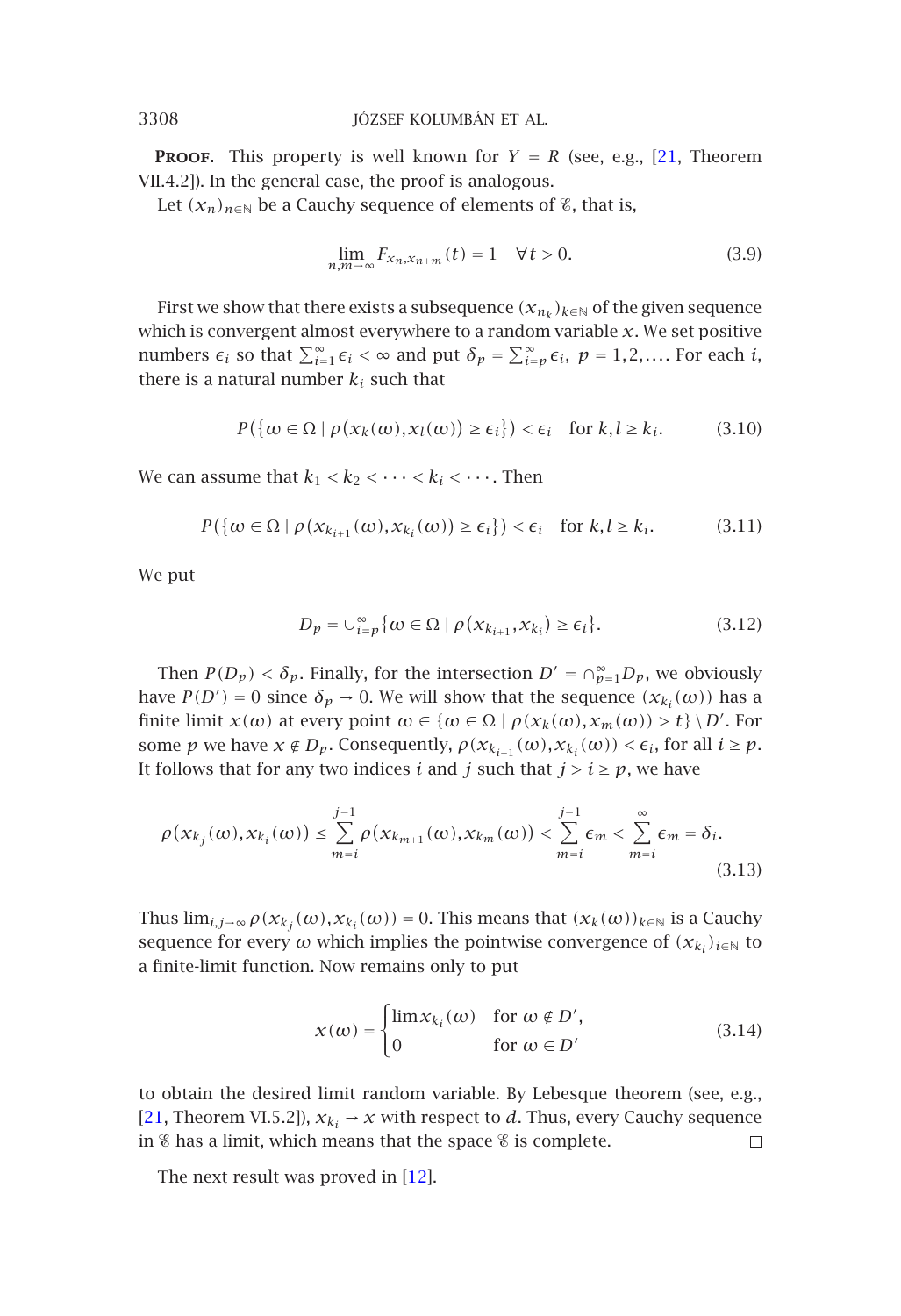SELF-SIMILAR RANDOM FRACTAL MEASURES *...* 3309

**THEOREM** 3.4. Let  $(\mathscr{E}, \mathscr{F})$  be a complete *E*-space,  $N \in \mathbb{N}^*$ , and let  $f_1, \ldots, f_N$ :  $\mathscr{E} \to \mathscr{E}$  *be contractions with ratios*  $r_1, \ldots, r_N$ *, respectively. Suppose that there exist an element z* ∈ *and a real number γ such that*

$$
P(\{\omega \in \Omega \mid \rho(z(\omega), f_i(z(\omega))) \ge t\}) \le \frac{y}{t}
$$
\n(3.15)

*for all*  $i \in \{1, \ldots, N\}$  *and for all*  $t > 0$ *. Then there exists a unique nonempty closed bounded and compact subset K of such that*

$$
f_1(K)\cup\cdots\cup f_N(K)=K.\tag{3.16}
$$

**COROLLARY** 3.5. Let  $(\mathscr{E}, \mathscr{F})$  be a complete *E*-space and let  $f : \mathscr{E} \to \mathscr{E}$  be a *contraction with ratio r . Suppose there exist z* ∈ *and a real number γ such that*

$$
P(\{\omega \in \Omega \mid \rho(z(\omega), f(z)(\omega)) \ge t\}) \le \frac{y}{t} \quad \forall t > 0. \tag{3.17}
$$

*Then there exists a unique*  $x_0 \in \mathscr{E}$  *such that*  $f(x_0) = x_0$ *.* 

**4. Proof of Theorem 2.7.** Before the proof of the theorem, we give two lemmas.

Let  $\mathcal{E}_q$  be the set of random variables with values in  $M_q$  and let  $\mathcal{E}_q(\alpha)$  be the set

$$
\mathcal{E}_q(\alpha) := \left\{ \beta \in \mathcal{E}_q \mid \exists y > 0, \ P\left(\{\omega \in \Omega \mid l_q(\alpha(\omega), \beta(\omega)) \ge t\right\}\right) \le \frac{y}{t} \ \forall t > 0 \right\}.
$$
\n(4.1)

**LEMMA 4.1.** *For all*  $\alpha \in M_q$ ,  $\mathbf{M}_q \subset \mathcal{E}_q(\alpha)$ *.* 

**PROOF.** For  $\beta \in M_q$ , we have

$$
P(\{\omega \in \Omega \mid l_q(\alpha(\omega), \beta(\omega)) \ge t\})
$$
  
= 
$$
\int_{l_q(\alpha(\omega), \beta(\omega)) \ge t} dP \le \frac{1}{t} \int_{\Omega} l_q(\alpha(\omega), \beta(\omega)) dP = \frac{1}{t} E_{\omega} l_q(\alpha(\omega), \beta(\omega)).
$$
 (4.2)

Since  $\beta \in M_q$ , we have  $\gamma = E_{\omega} l_q(\alpha(\omega), \beta(\omega)) < \infty$  for all  $t > 0$ .  $\Box$ 

**LEMMA 4.2.** *The pair*  $(\mathscr{E}_q, \mathscr{F})$  *is a complete E-space.* 

**PROOF.** The lemma follows by choosing  $Y := \mathscr{C}_q$  and  $\mathscr{F}_{\mu,\nu}(t) := P(\{\omega \in \Omega \mid \Omega\})$  $l_q(\mu(\omega), \nu(\omega)) < t$ } in Proposition 3.3.  $\Box$ 

**PROOF OF THEOREM 2.7.** Let S be a random scaling law. Define  $f : \mathscr{C}_q \to \mathscr{C}_q$ by  $f(\mu) = S\mu$ , that is,

$$
\mathbf{S}\mu(\omega) = \sum_{i} p_i^{\omega} S_i^{\omega} \mu(\omega^{(i)}).
$$
 (4.3)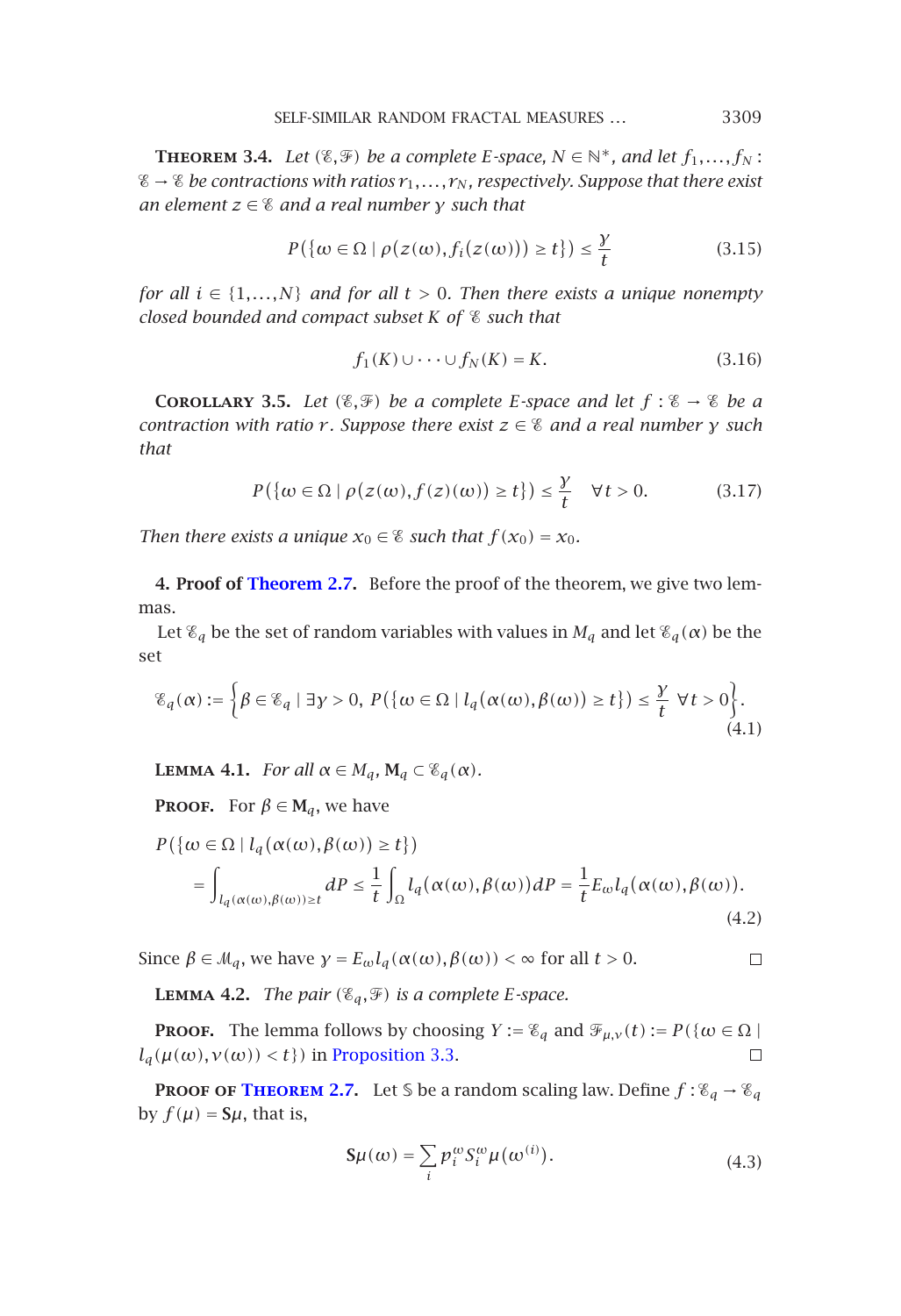We first claim that if  $\mu \in \mathscr{E}_q$ , then  $\mathbb{S}\mu \in \mathscr{E}_q$ . For this, choose i.i.d.  $\mu(\omega^{(i)}) \stackrel{d}{=} \mu(\omega)$ and  $(p_1^{\omega}, S_1^{\omega}, \ldots, p_N^{\omega}, S_N^{\omega}) \stackrel{d}{=} \mathbb{S}$  independent of  $\mu(\omega)$ . For  $q \ge 1$  and  $b_i = S_i^{-1}(a)$ , using (2.8), we compute

$$
\int_{X} d^{q}(x,a)d(\mathfrak{S}\mu^{\omega}(x)) = l_{q}^{q} \left( \sum_{i=1}^{N} p_{i}^{\omega} S_{i}^{\omega} \mu(\omega^{(i)}), \delta_{a} \right)
$$
\n
$$
= l_{q}^{q} \left( \sum_{i=1}^{N} p_{i}^{\omega} S_{i}^{\omega} \mu(\omega^{(i)}), \sum_{i=1}^{N} p_{i}^{\omega} S_{i}^{\omega} \delta_{b_{i}} \right) \qquad (4.4)
$$
\n
$$
\leq \sum_{i=1}^{N} p_{i}^{\omega} r_{i}^{q} l_{q}^{q} (\mu(\omega^{(i)}), \delta_{b_{i}}).
$$

Since  $\mu(\omega^{(i)}) \in M_q$ , we have

$$
\int_X d^q(x,a)d(\mathsf{S}\mu(x)) < \infty. \tag{4.5}
$$

We can deal with the case  $0 < q < 1$  similarly by replacing  $l_q^q$  with  $l_q$ :

$$
\int_{X} d^{q}(x,a)d(\mathfrak{S}\mu^{\omega}(x)) = l_{q}\left(\sum_{i=1}^{N} p_{i}^{\omega} S_{i}^{\omega} \mu(\omega^{(i)}), \delta_{a}\right)
$$
\n
$$
= l_{q}\left(\sum_{i=1}^{N} p_{i}^{\omega} S_{i}^{\omega} \mu(\omega^{(i)}), \sum_{i=1}^{N} p_{i}^{\omega} S_{i}^{\omega} \delta_{b_{i}}\right) \qquad (4.6)
$$
\n
$$
\leq \sum_{i=1}^{N} p_{i}^{\omega} r_{i}^{q} l_{q}(\mu(\omega^{(i)}), \delta_{b_{i}}) < \infty.
$$

To establish the contraction property, we consider  $\mu, \nu \in \mathcal{E}_q$ ,

$$
\mu(\omega^{(i)}) \stackrel{d}{=} \mu(\omega), \quad \nu(\omega^{(i)}) \stackrel{d}{=} \nu(\omega), \quad i \in \{1, 2, \dots, N\},\tag{4.7}
$$

and  $q \geq 1$ . We have

$$
F_{f(\mu),f(\nu)}(t) = P(\{\omega \in \overline{\Omega} \mid l_q(f(\mu(\omega)), f(\nu(\omega))) < t\})
$$
  
\n
$$
= P\left(\left\{\omega \in \overline{\Omega} \mid l_q\left(\sum_{i=1}^N p_i^{\omega} S_i^{\omega} \mu(\omega^{(i)}), \sum_{i=1}^N p_i^{\omega} S_i^{\omega} \nu(\omega^{(i)})\right) < t\right\}\right)
$$
  
\n
$$
\ge P\left(\left\{\omega \in \overline{\Omega} \mid \left[\sum_{i=1}^N p_i^{\omega}(r_i)^q l_q^q(\mu(\omega^{(i)}), \nu(\omega^{(i)}))\right]^{1/q} < t\right\}\right)
$$
  
\n
$$
\ge P\left(\left\{\omega \in \overline{\Omega} \mid [\lambda_q l_q^q(\mu(\omega), \nu(\omega))]^{1/q} < t\right\}\right) = F_{\mu,\nu}\left(\frac{t}{\lambda_q^{1/q}}\right)
$$
(4.8)

for all  $t > 0$ .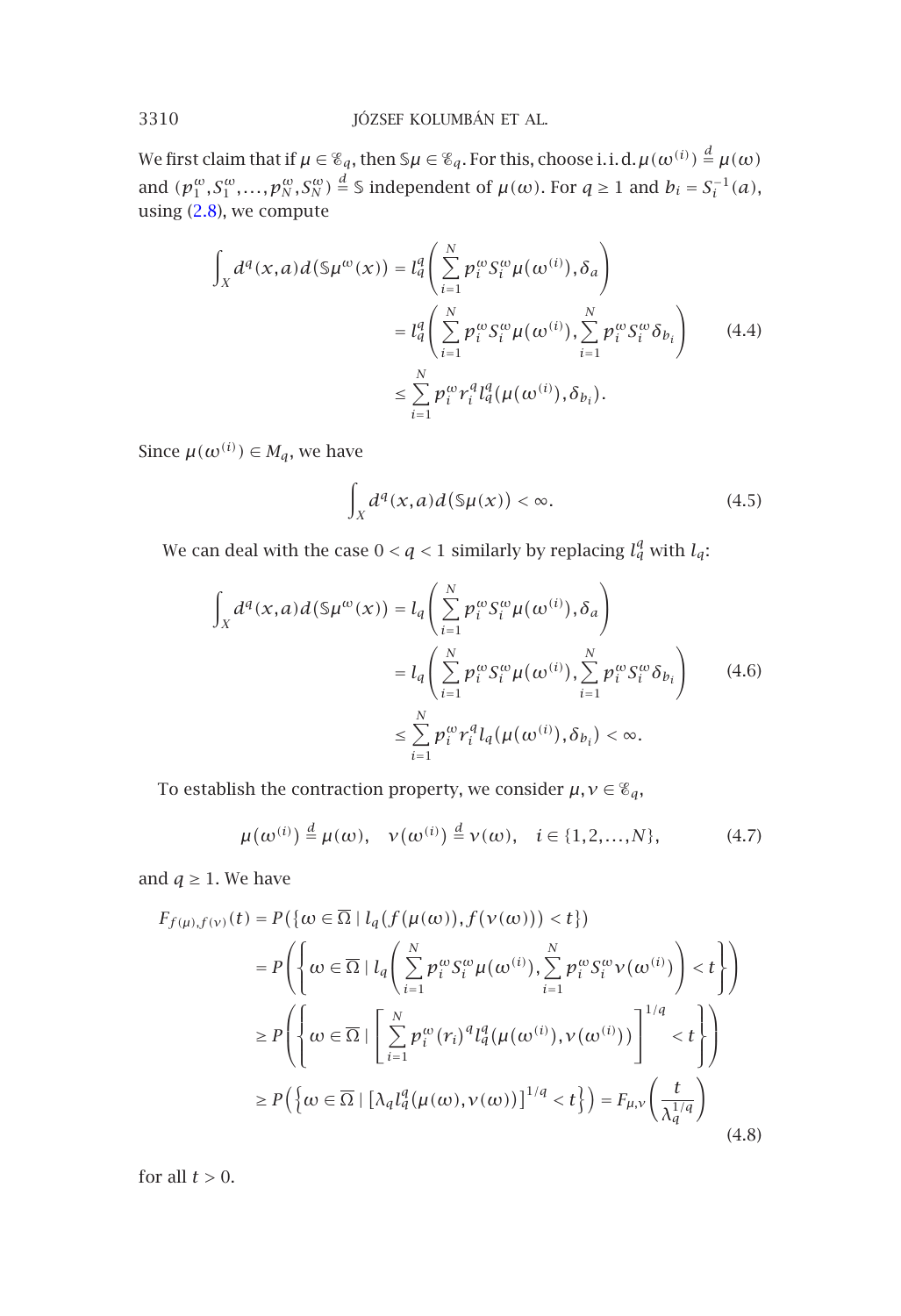In case  $0 < q < 1$ , one replaces  $l_q^q$  everywhere by  $l_q$ :

$$
F_{f(\mu),f(\nu)}(t) = P(\lbrace \omega \in \overline{\Omega} \mid l_q(f(\mu(\omega)), f(\nu(\omega))) < t \rbrace)
$$
  
\n
$$
= P\left(\lbrace \omega \in \overline{\Omega} \mid l_q\left(\sum_{i=1}^N p_i^{\omega} S_i^{\omega} \mu(\omega^{(i)}), \sum_{i=1}^N p_i^{\omega} S_i^{\omega} \nu(\omega^{(i)})\right) < t \rbrace\right)
$$
  
\n
$$
\geq P\left(\lbrace \omega \in \overline{\Omega} \mid \left[\sum_{i=1}^N p_i^{\omega}(r_i)^{q} l_q(\mu(\omega^{(i)}), \nu(\omega^{(i)}))\right]^{1/q} < t \rbrace\right)
$$
  
\n
$$
\geq P(\lbrace \omega \in \overline{\Omega} \mid [\lambda_q l_q(\mu(\omega), \nu(\omega))] < t \rbrace) = F_{\mu, \nu}\left(\frac{t}{\lambda_q}\right)
$$
(4.9)

for all  $t > 0$ . Thus *S* is a contraction map with ratio  $\lambda_q^{1/q}$ . We can apply Corollary 3.5 for  $r = \lambda_q^{1/q \wedge 1}$ . If  $\mu^*$  is the unique fixed point of S and  $\mu_0 \in M_q$ , then

$$
F_{\mathbb{S}^n\mu_0,\mu^*}(t) = P(\{\omega \in \overline{\Omega} \mid l_q(\mathbb{S}^n\mu_0, \mu^*) < t\})
$$
  
\n
$$
\ge P\left(\left\{\omega \in \overline{\Omega} \mid \frac{\lambda_q^{n/q}}{1 - \lambda_q^{1/q}} l_q(\mu_0, \mathbb{S}\mu_0) < t\right\}\right)
$$
  
\n
$$
= F_{\mu_0, \mathbb{S}\mu_0}\left(\frac{t(1 - \lambda_q^{1/q})}{\lambda_q^{n/q}}\right),
$$
  
\n
$$
\lim_{n \to \infty} F_{\mathbb{S}^n\mu_0, \mu^*}(t) = 1 \quad \forall t > 0.
$$
\n(4.10)

From  $\mu_{n+1}(\omega) = \mathcal{S}\mu_n(\omega)$ , it follows that  $\mu_n \to \mu^*$  exponentially fast. Moreover, for  $q\geq 1,$ 

$$
\sum_{i=1}^{\infty} \overline{P}(l_q^q(\mathbf{S}^n \nu_0, \mu^*) \ge \epsilon) \le \sum_{i=1}^{\infty} \frac{el_q^q(\mathbf{S}^n \mu_0, \mu^*)}{\epsilon} \le c \sum_{i=1}^{\infty} \frac{\lambda_q^n}{\epsilon} < \infty. \tag{4.11}
$$

This implies by Borel-Cantelli lemma that  $l_q(\mu_n, \mu^*) \to 0$  a.s.

For the uniqueness, let  $\mathfrak D$  be the set of probability distribution of members of  $\mathscr{E}_q$ . We define the probability metric on  $\mathscr{D}$  by

$$
F_{\mathcal{A},\mathcal{B}}(t) = \sup_{s (4.12)
$$

To establish the contraction property of  $\mathcal{G}$ , we consider  $\mathcal{A}, \mathcal{B} \in \mathcal{D}$ . For  $q \ge 1$ , we get

$$
F_{\mathcal{G}\mathcal{A},\mathcal{G}\mathcal{B}}(t) = \sup_{s  
 
$$
\geq \sup_{s
$$
$$

for all  $t>0.$  For  $0< q <1,$  the demonstration is similar.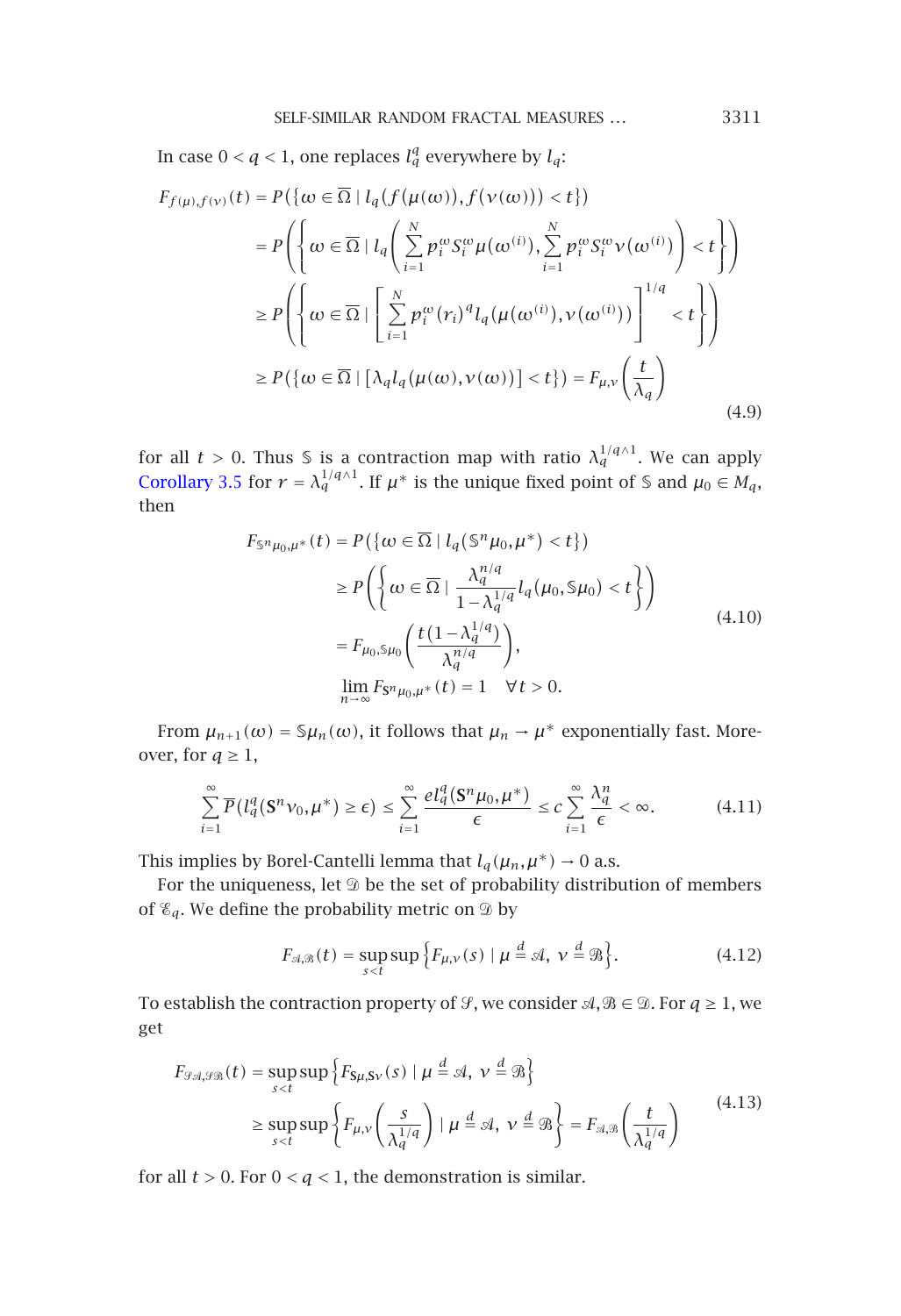Consider  $\mathfrak{D}_1$  and  $\mathfrak{D}_2$  such that  $\mathfrak{PO}_1 = \mathfrak{D}_1$  and  $\mathfrak{PO}_2 = \mathfrak{D}_2$ . Since  $\mathfrak{D}_1 = \mathcal{G}^n(\mathfrak{D}_1)$  and  $\mathfrak{D}_2 = \mathcal{G}^n(\mathfrak{D}_2)$ , we have

$$
F_{\mathfrak{D}_1,\mathfrak{D}_2}(t) \ge F_{\mathfrak{D}_1,\mathfrak{D}_2}\left(\frac{t}{r^n}\right) \tag{4.14}
$$

for all  $t > 0$ . Using  $\lim_{n \to \infty} r^n = 0$ , it follows that

$$
F_{\mathfrak{D}_1,\mathfrak{D}_2}(t) = 1\tag{4.15}
$$

 $\Box$ 

for all  $t > 0$ .

<span id="page-13-2"></span><span id="page-13-1"></span>**REMARK 4.3.** Since  $\lambda_q^{1/q} \to \max_i r_i$  as  $q \to \infty$ , we can regard [12, Theorem 4.2] as a limit case of Theorem 2.7. More precisely, if  $\max_i r_i < 1$ , then  $\text{sprt}\mu^*$  is the unique compact set satisfying the random scaling law for sets  $(S_1, \ldots, S_N)$ .

<span id="page-13-7"></span><span id="page-13-3"></span>**Acknowledgment.** This work was partially supported by Sapientia Foundation.

#### **References**

- <span id="page-13-4"></span><span id="page-13-0"></span>[1] M. Arbeiter, *Random recursive construction of self-similar fractal measures. The noncompact case*, Probab. Theory Related Fields **88** (1991), no. 4, 497–520.
- [2] M. F. Barnsley, *Fractals Everywhere*, Academic Press, Massachusetts, 1988.
- [3] M. F. Barnsley and S. Demko, *Iterated function systems and the global construction of fractals*, Proc. Roy. Soc. London Ser. A **399** (1985), no. 1817, 243–275.
- [4] Gh. Constantin and I. Istrățescu, *Elements of Probabilistic Analysis with Applications*, Mathematics and Its Applications (East European Series), vol. 36, Kluwer Academic Publishers, Bucharest, 1989.
- [5] K. J. Falconer, *Random fractals*, Math. Proc. Cambridge Philos. Soc. **100** (1986), no. 3, 559–582.
- <span id="page-13-8"></span>[6] S. Graf, *Statistically self-similar fractals*, Probab. Theory Related Fields **74** (1987), no. 3, 357–392.
- <span id="page-13-9"></span>[7] J. E. Hutchinson, *Fractals and self-similarity*, Indiana Univ. Math. J. **30** (1981), no. 5, 713–747.
- <span id="page-13-5"></span>[8] J. E. Hutchinson and L. Rüschendorf, *Random fractal and probability metrics*, Research Tech. Report MRR48, Australian National University, Canberra, 1998.
- [9] , *Random fractal measures via the contraction method*, Indiana Univ. Math. J. **47** (1998), no. 2, 471–487.
- <span id="page-13-6"></span>[10] , *Selfsimilar fractals and selfsimilar random fractals*, Fractal Geometry and Stochastics, II (Greifswald, Koserow, 1998), Progr. Probab., vol. 46, Birkhäuser, Basel, 2000, pp. 109–123.
- [11] J. Kolumbán and A. Soós, *Invariant sets in Menger spaces*, Studia Univ. Babe¸s-Bolyai Math. **43** (1998), no. 2, 39–48.
- [12] J. Kolumbán and A. Soós, *Invariant sets of random variables in complete metric spaces*, Studia Univ. Babe¸s-Bolyai Math. **47** (2001), no. 3, 49–66.
- [13] R. D. Mauldin and S. C. Williams, *Random recursive constructions: asymptotic geometric and topological properties*, Trans. Amer. Math. Soc. **295** (1986), no. 1, 325–346.
- [14] K. Menger, *Statistical metrics*, Proc. Natl. Acad. Sci. USA **28** (1942), 535–537.